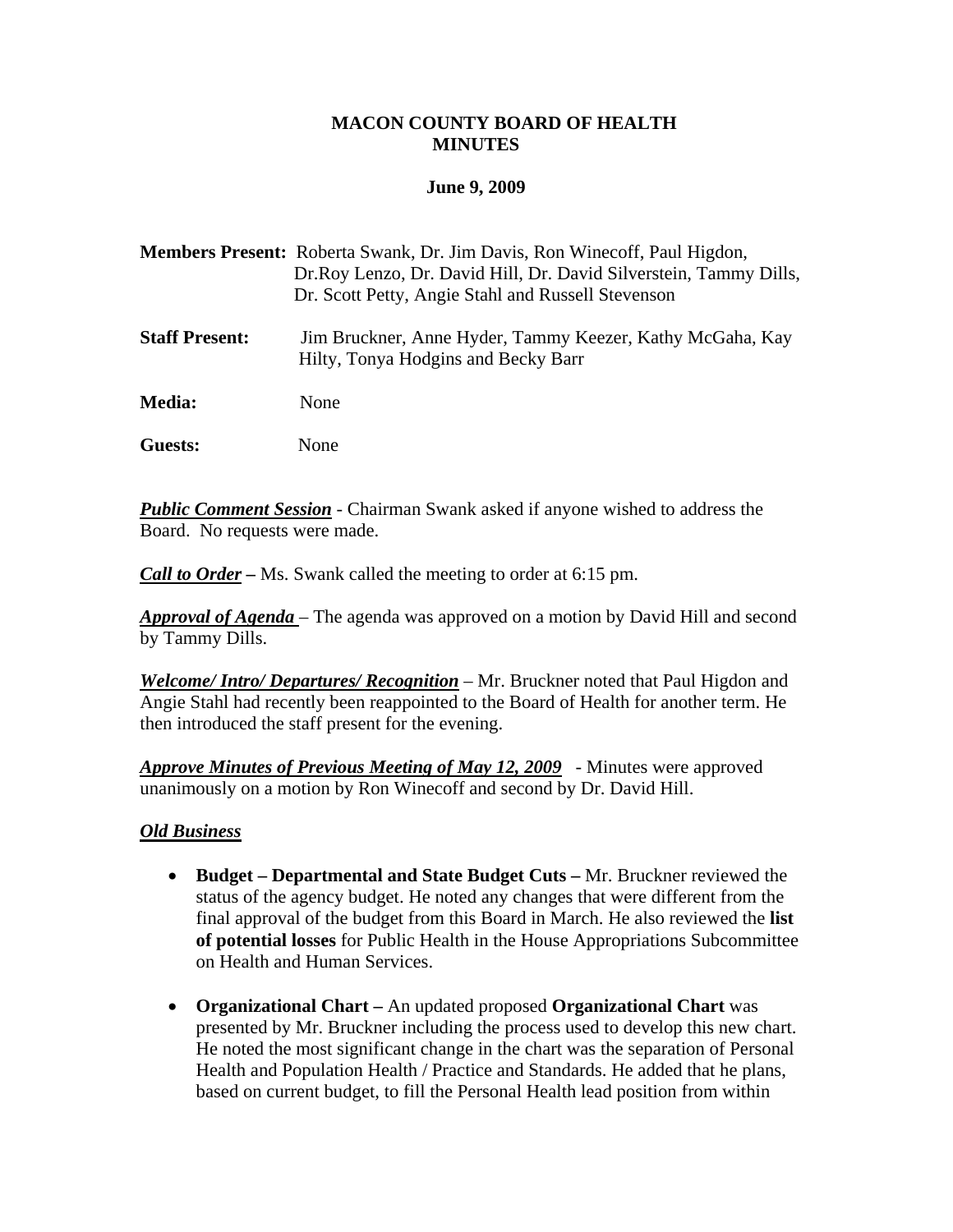## **Macon County Board of Health Minutes June 9, 2009 – Page 2**

 the agency and probably it won't be filled until August 1 and that Anne Hyder will cover that position until it is filled.

**Strategic Plan –** A history of development of the agency Strategic Plan was given by Anne Hyder followed by Becky Barr and Kathy McGaha reviewing the revised template that the agency is now using for the plan. Tammy Keezer then reviewed the process, referring to the **handout on Strategic Priorities** and her power point presentation. She asked the Board for their questions / suggestions for the plan. Roberta reviewed each focus area and the assignment for each Board member.

# *New Business*

- **Eat Smart/ Move More/ Weigh Less Program** Becky Barr explained that this program is a part of the Workplace Wellness – LIFE (Lifestyle Improvements for Employees) Program for the County. Kay Hilty then shared the **results of participation from July 2006-June 2009**. The Board was informed of several very powerful success stories from this screening (no names) and Kay was thanked and complimented for her efforts.
- **Billing Guide** Five documents were referred to by Mr. Bruckner:
	- *1.* Referring to the handout entitled **Billing Guide**; he reviewed the changes noted in red.
	- *2.* Mr. Bruckner then referred to the **summary** of a new program entitled *Girls on the Run* and on a motion by Ron Winecoff and second by Dr. David Hill, the Board unanimously agreed to have the agency sponsor the program with Kay Hilty as coordinator.
	- *3.* The changes in the **2009-2010 Fee Schedule** (noted in red) were reviewed and on a motion by Dr. David Hill and second by Tammy Dills, the fee schedule was accepted unanimously. A clarification was made that these fees will become effective as of July 1.
	- *4.* After a review of the **On Site Waste Water Fees** document, a motion was made by Dr. David Hill and second by Dr. Jim Davis to accept the document as presented with the following changes: – top of page 2 under Private Drinking Water Well Permit, delete the

 wording 'New or Repair' and leave the proposed fee at \$375 which will be the same as the current fee.

 - next line, delete the line entitled Repair Permit Private Water Well. That motion passed unanimously.